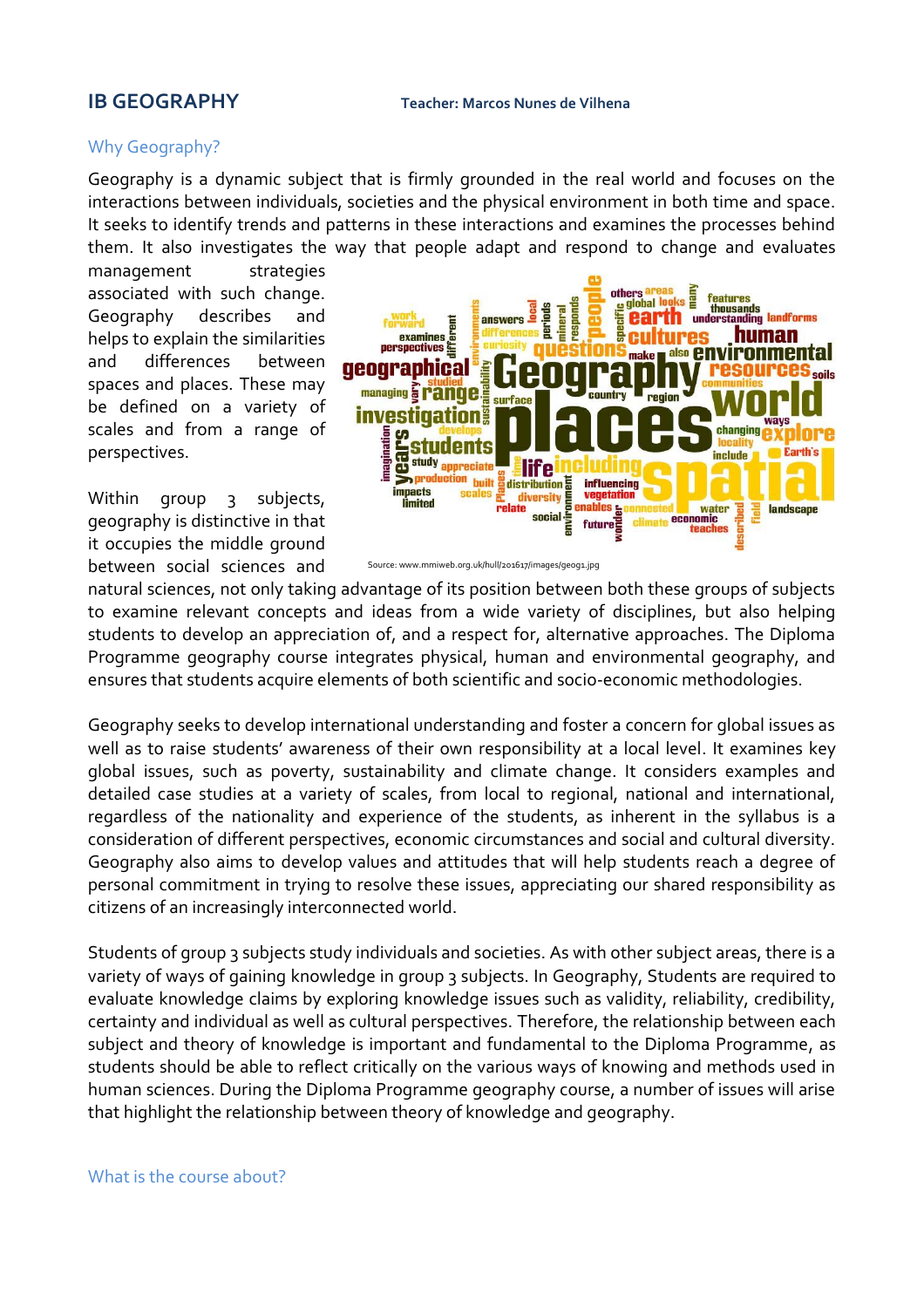The IB Geography syllabus is divided into three parts: the Core Theme, Optional Themes and a Higher Level Extension. In IB1 students will complete the Core Theme (Paper 1) of the course which focuses on the key global issues of our time, in particular poverty, gender equality, health and education and environmental sustainability –, and will also start the study of the Optional Themes (Paper 2) – which include Freshwater – issues and conflicts, Oceans and their coastal margins, extreme environments, Hazards and disasters – risk assessment and response, Leisure, sport and tourism, The geography of food and health, Urban environments. In their IB1 year, students will complete a field study that is required for internal assessment by the IBO and will count for 20% of their final mark for this course. This requirement is the same for both SL and HL students.



Source: www.mrfcj.org/media/images/articles2/Geography\_of\_Climate\_Justice.jpg

On the first part of IB2, students will continue to build upon geographical skills utilized in IB1, while completing the remaining optional themes of the course and the HL Extension, which looks at global interactions, flows and exchanges arising from the disparities that exist between places. The remaining time will be spent on mock exams, revision and study leave for the IB examination.

Geographical skills, while not being a distinct unit, will be integrated throughout the entire course to ensure that

students will have competency in a number of skills such as map interpretation, basic statistical techniques, the analysis and interpretation of graphical data.

Throughout both years, a wide variety of teaching and learning methods is employed; didactic teaching, teacher-directed, group work, student presentations, role-play simulations, project work, examination practice, computer-based learning and fieldwork, films, documentaries, news reports, satellite images, GIS mapping, photographic resources, Internet resources are all employed in this visually stimulating and relevant subject. What will I learn?

Apart from the specific content of the course, you are going to:

- Develop a global perspective and a sense of world interdependence.
- Develop an understanding of the interrelationship between people, place and the environment.
- Develop a concern for the quality of the environment, and an understanding of the need to plan and manage for present and future generations.
- Appreciate the relevance of Geography in analysing contemporary world issues, and develop and modify values and attitudes in relation to geographical problems and issues.

• Recognize the need for social justice, equality and respect for others; appreciate diversity; and combat bias, prejudice and stereotyping.

• Develop an appreciation of the range of geographical methodologies and apply appropriate techniques of inquiry.

Geography and Theory of Knowledge (TOK)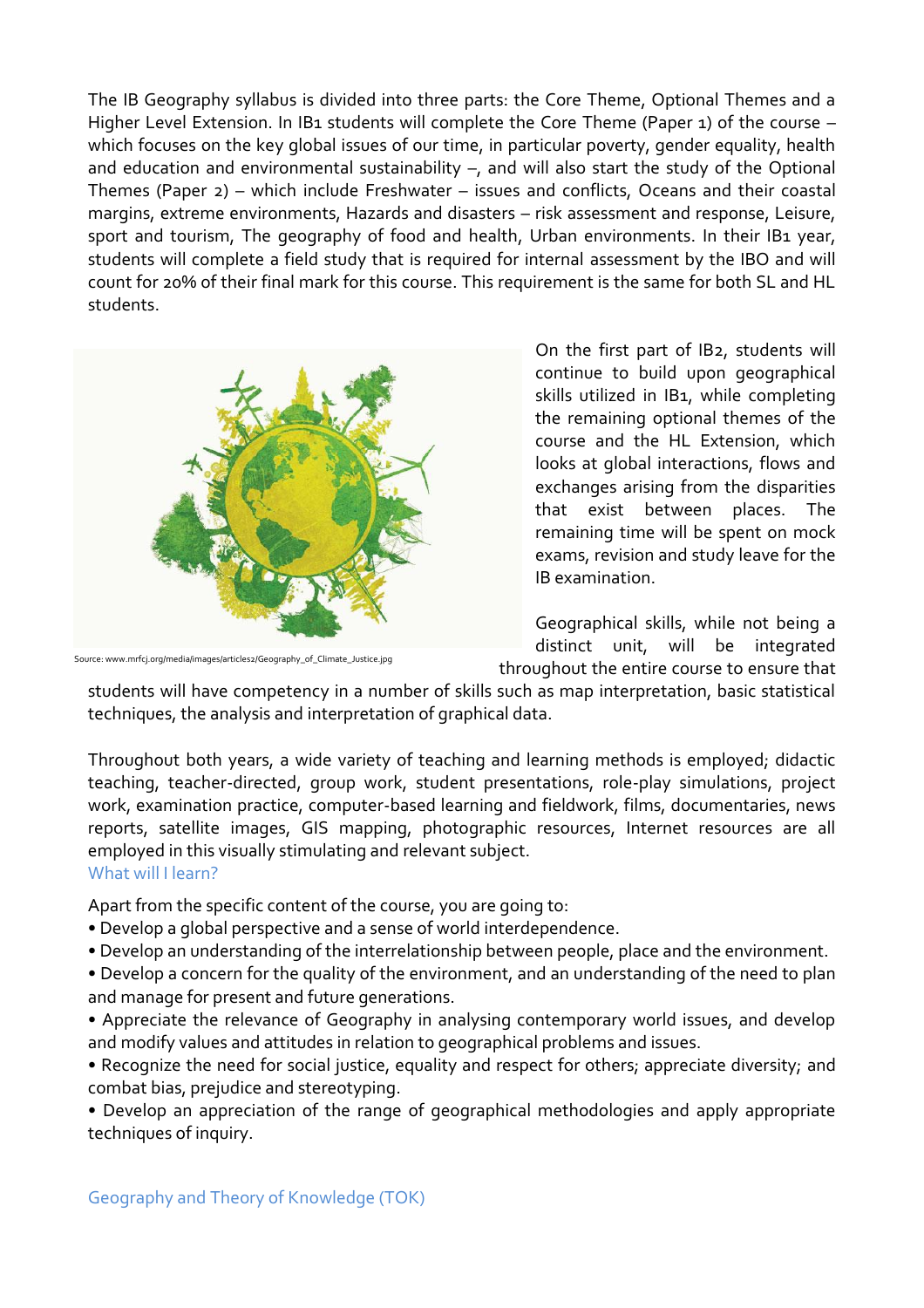Theory of Knowledge plays a special role in the Geography course by providing an opportunity for students to reflect about the way in which they are learning, such as:

- · To what extent are the methods of the natural sciences applicable in the human sciences?
- · Are the findings of the natural sciences as reliable as those of the human sciences?
- · What is the meaning of 'a scientific law' in each area?
- · To what extent can empathy, intuitive, and feeling be legitimate ways of knowing in the human sciences?
- · Are there human qualities or behaviours that will remain beyond the scope of the human sciences?
- · To what extent can information in human sciences be quantified?
- · Do knowledge claims in the human sciences imply ethical duties?
- · To what extent do the knowledge claims of the social sciences apply across different ages and cultures?
- · To what extent can maps be viewed as the territory? Or 'Is the map the same as the territory it represents?
- · What danger is there of confusing the map, however detailed its representation is, with the actual territory?
- · To what extent may the change from 'The theory of Continental drift' to 'The theory of Plate Tectonics' be viewed as a paradigm shift?
- · To what extent can we accept the view that every event and every phenomenon is unique and as such cannot be linked to any other event or phenomenon unless we impose a likeness or pattern?
- · To what extent are models simply our way of imposing a 'meaningful' pattern on reality?

Like Geographical skills, Geography/TOK activities will be integrated throughout the entire course, namely in articulation with the TOK subject and subject teacher. Geography and Creativity, Activity, Service (CAS)

Geography and CAS can complement each other in many different ways, namely in allowing students to develop their intercultural awareness and understanding through an active and purposeful use of the knowledge they are acquiring in the Geography in the real-life experiences provided by CAS. Geography/CAS can be integrated throughout the entire course, in articulation with CAS activities and the CAS coordinator.

## Are there any requirements?

No subject specific minimum requirements, although ideally an IGCSE in Geography, English Language and Mathematics would help in coping with the demands of the subject. It is not necessary to have studied Geography at IGCSE level.

## What materials will I need?

Apart from an open mind and a willingness to learn, you will not need any materials for the course, as these will be provided to you. Further reading and Internet resources will be suggested throughout the course. Start reading and watching the news, if you don't already. And by the way…how often do you go to the library?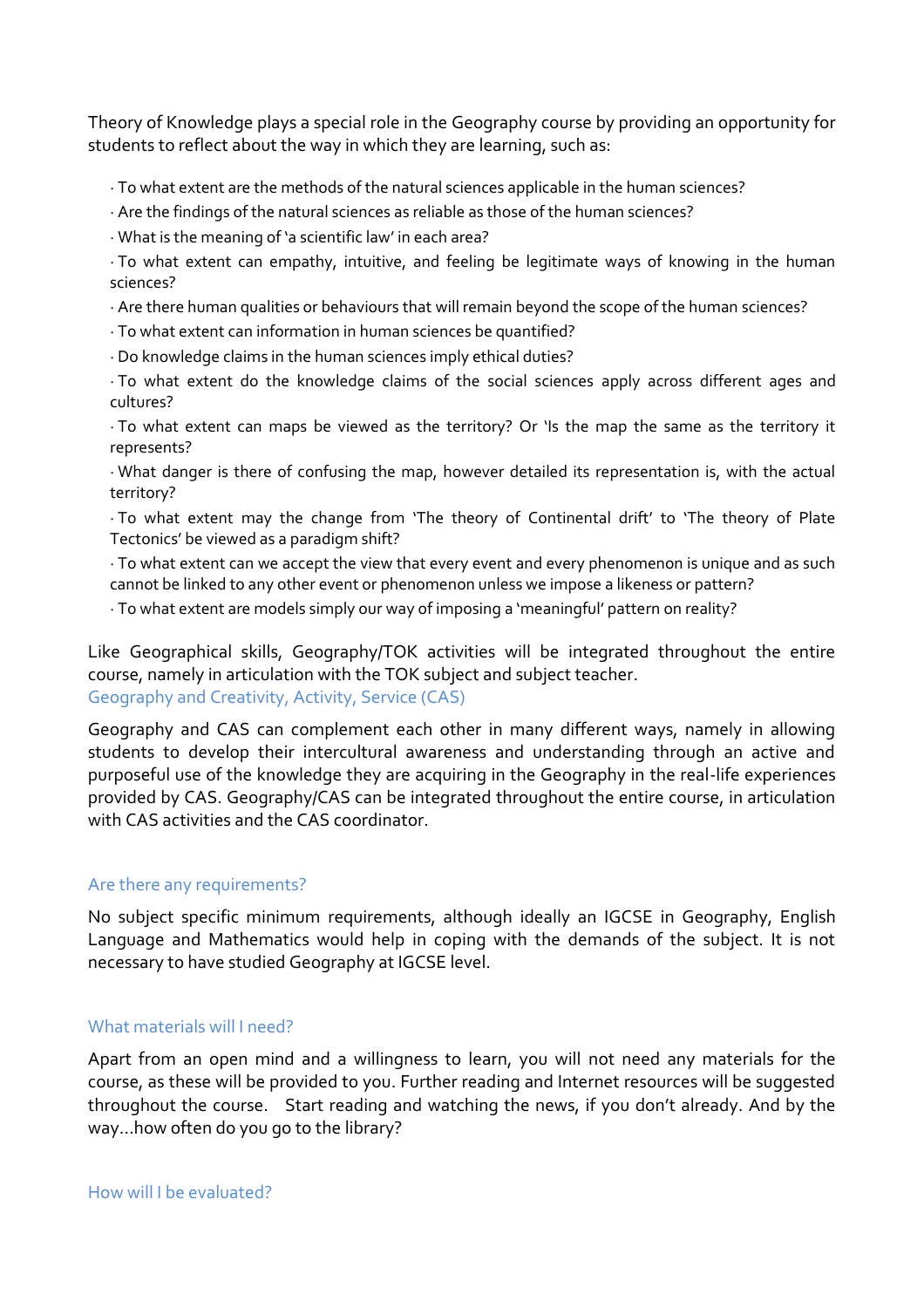| In-School assessment                                                                                                                                                                                                                   |                                        |     |
|----------------------------------------------------------------------------------------------------------------------------------------------------------------------------------------------------------------------------------------|----------------------------------------|-----|
| In an effort for a student's<br>grade to reflect their most<br>current and consistent level<br>of achievement, cumulative<br>notes will be calculated<br>throughout the year in the<br>following<br>manner<br>(approximate breakdown): | Homework,<br>case studies<br>and tests | 70% |
|                                                                                                                                                                                                                                        | IB<br>Internal<br>Assessment           | 2ი% |
|                                                                                                                                                                                                                                        | In-School final<br>assessment          | 10% |

| <b>IB</b> assessment | -SL | HL  |
|----------------------|-----|-----|
| Internal Assessment  | 25% | 20% |
| Paper 1: 11/2 hours  | 40% | 25% |
| Paper 2: 2 hours     | २५% | 35% |
| Paper 3: 1 hour      |     | 20% |
| Teaching periods     |     | h   |

# Where can I find more information about the course?

Your teacher will provide you the Geography course outline. Please also feel free to meet with him at school or email him at nunesvilhena@gmail.com.

#### Where next?

Geography is not career-specific, but it is highly regarded as an established academic subject, which produces students who have been trained in the use of many key skills. Students who continue their geographic education post-18 will often decide to specialise at some stage in one aspect of the subject and eventually seek employment in that particular specialism. Otherwise, Geography provides an excellent foundation from which to launch into an extremely varied range of careers. Geography will give students wishing to follow a career related to international business, government/diplomacy, journalism or law, an in-depth understanding of the key issues in today's world. The Food and Health Optional Theme will be of particular interest to students wishing to study Medicine. Indeed Geography would be suitable Group 3 subject for any student wishing to follow a science-based career, as many universities will accept Geography as a Science subject.